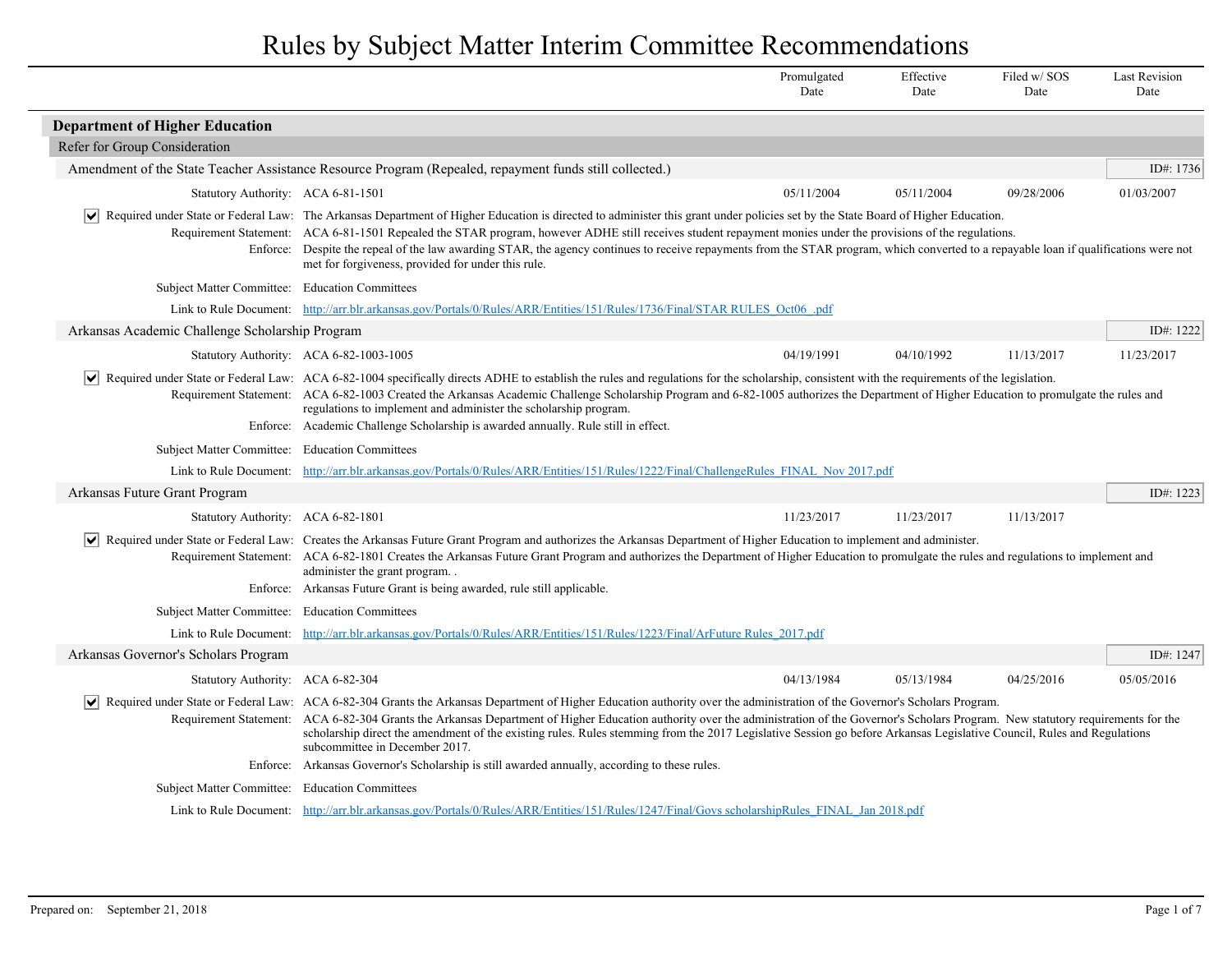|                                                                               |                                                                                                                                                                                                                                                                                                                                                                                                                                                                                                                                                                                                                                                                                   | Promulgated<br>Date | Effective<br>Date | Filed w/SOS<br>Date | <b>Last Revision</b><br>Date |
|-------------------------------------------------------------------------------|-----------------------------------------------------------------------------------------------------------------------------------------------------------------------------------------------------------------------------------------------------------------------------------------------------------------------------------------------------------------------------------------------------------------------------------------------------------------------------------------------------------------------------------------------------------------------------------------------------------------------------------------------------------------------------------|---------------------|-------------------|---------------------|------------------------------|
| Arkansas Health Education Grant Program (ARHEG)                               |                                                                                                                                                                                                                                                                                                                                                                                                                                                                                                                                                                                                                                                                                   |                     |                   |                     | ID#: 1735                    |
|                                                                               | Statutory Authority: ACA 6-4-104-107, 6-81-1101, 6-81-1103                                                                                                                                                                                                                                                                                                                                                                                                                                                                                                                                                                                                                        | 09/24/2003          | 11/17/2003        | 11/12/2003          |                              |
|                                                                               | Required under State or Federal Law: ACA 6-4-104-107, 6-81-1101, 6-81-1103 ADHE administers this scholarship program to help support students enrolled in certain academic programs for health professions.<br>Requirement Statement: The Department of Higher Education is directed in legislation to institute a program of making grants for the benefit of Arkansas residents to assist in paying tuition for attending<br>certain accredited schools of dentistry, optometry, veterinary medicine, podiatry, or chiropractic located outside the State of Arkansas but within the United States.                                                                             |                     |                   |                     |                              |
|                                                                               | In addition to the Southern Regional Education Compact program for which the Arkansas Higher Education Coordinating Board serves as agent for the state and for which the<br>department serves as disbursing agent pursuant to §§ 6-4-104 -- 6-4-107, the Arkansas Higher Education Coordinating Board is authorized to enter into direct contracts with<br>selected accredited schools of dentistry, optometry, veterinary medicine, podiatry, chiropractic, or osteopathy which do not participate in the program if the Arkansas Higher<br>Education Coordinating Board determines that the needs of the state are not being met by institutions participating in the program. |                     |                   |                     |                              |
|                                                                               | Enforce: Grants being currently awarded under provisions of this rule.                                                                                                                                                                                                                                                                                                                                                                                                                                                                                                                                                                                                            |                     |                   |                     |                              |
| Subject Matter Committee: Education Committees                                |                                                                                                                                                                                                                                                                                                                                                                                                                                                                                                                                                                                                                                                                                   |                     |                   |                     |                              |
|                                                                               | Link to Rule Document: http://arr.blr.arkansas.gov/Portals/0/Rules/ARR/Entities/151/Rules/1735/Final/ARHEGRules FINAL june09.pdf                                                                                                                                                                                                                                                                                                                                                                                                                                                                                                                                                  |                     |                   |                     |                              |
|                                                                               | Arkansas Student Assistance Grant Program Rules (Repealed, repayment funds still collected.)                                                                                                                                                                                                                                                                                                                                                                                                                                                                                                                                                                                      |                     |                   |                     | ID#: 1731                    |
|                                                                               | Statutory Authority: Act 627 0f 1977 and Act 50 of 1983                                                                                                                                                                                                                                                                                                                                                                                                                                                                                                                                                                                                                           | 10/09/1987          | 11/09/1987        | 08/31/2005          | 08/31/2005                   |
|                                                                               | Required under State or Federal Law: The Arkansas Department of Higher Education shall administer this grant under policies set by the State Board of Higher Education.<br>Requirement Statement: This act was repealed by ACA 6-82-201 (2017), but ADHE continues to receive repayment revenue under provisions of the code.<br>Enforce: Although this grant is no longer in effect, the code and rule provides for repayment. ADHE continues to receive funds from those in repayment status.                                                                                                                                                                                   |                     |                   |                     |                              |
| Subject Matter Committee: Education Committees                                |                                                                                                                                                                                                                                                                                                                                                                                                                                                                                                                                                                                                                                                                                   |                     |                   |                     |                              |
|                                                                               | Link to Rule Document: http://arr.blr.arkansas.gov/Portals/0/Rules/ARR/Entities/151/Rules/1731/Final/SAGRules.pdf                                                                                                                                                                                                                                                                                                                                                                                                                                                                                                                                                                 |                     |                   |                     |                              |
| Arkansas Workforce Challenge Program                                          |                                                                                                                                                                                                                                                                                                                                                                                                                                                                                                                                                                                                                                                                                   |                     |                   |                     | ID#: 10462                   |
|                                                                               | Statutory Authority: ACA 6-85-302 et. seq.                                                                                                                                                                                                                                                                                                                                                                                                                                                                                                                                                                                                                                        | 06/15/2018          | 08/01/2018        | 08/01/2018          |                              |
|                                                                               | Required under State or Federal Law: To create a separate scholarship from excess lottery funds.<br>Requirement Statement: Under 6-85-307, the Department of Higher Education is directed to promulgate rules to implement the scholarship. (This rule becomes effective August 1, 2018.)<br>Enforce: ADHE is directed by code to create and administer the Arkansas Workforce Challenge Scholarship.                                                                                                                                                                                                                                                                             |                     |                   |                     |                              |
| Subject Matter Committee: Education Committees                                |                                                                                                                                                                                                                                                                                                                                                                                                                                                                                                                                                                                                                                                                                   |                     |                   |                     |                              |
|                                                                               | Link to Rule Document: http://arr.blr.arkansas.gov/Portals/0/Rules/ARR/Entities/151/Rules/10462/Final/Workforce Challenge Rules 4.5.18 (002).pdf                                                                                                                                                                                                                                                                                                                                                                                                                                                                                                                                  |                     |                   |                     |                              |
| Changes to the rules for Institutional and Program Certification (ICAC Rules) |                                                                                                                                                                                                                                                                                                                                                                                                                                                                                                                                                                                                                                                                                   |                     |                   |                     | ID#: $1000$                  |
| Statutory Authority: ACA 6-61-301                                             |                                                                                                                                                                                                                                                                                                                                                                                                                                                                                                                                                                                                                                                                                   | 04/10/1987          | 05/10/1987        | 01/01/2015          | 01/01/2015                   |
|                                                                               | Required under State or Federal Law: ACA 6-61-301 (b) Requires AR Higher Education Coordinating Board to establish criteria and promulgate rules and regulations for the Institutional Certification Advisory<br>Committee (ICAC).                                                                                                                                                                                                                                                                                                                                                                                                                                                |                     |                   |                     |                              |
|                                                                               | Requirement Statement: ACA 6-61-301ACA 6-61-301 (b) Directs the AHECB to promulgate rules and regulations that govern the non-exempt private and out-of-state colleges and universities enrolling<br>Arkansas students in credit-bearing courses.                                                                                                                                                                                                                                                                                                                                                                                                                                 |                     |                   |                     |                              |
|                                                                               | Enforce: 6-61-301 gives authority to Arkansas Higher Education Coordinating Board to promulgate rules governing non-profit and out-of-state institutions.                                                                                                                                                                                                                                                                                                                                                                                                                                                                                                                         |                     |                   |                     |                              |
| Subject Matter Committee: Education Committees                                |                                                                                                                                                                                                                                                                                                                                                                                                                                                                                                                                                                                                                                                                                   |                     |                   |                     |                              |
|                                                                               | Link to Rule Document: http://arr.blr.arkansas.gov/Portals/0/Rules/ARR/Entities/151/Rules/1000/Final/AHECB Policy 5.2 ICAC Rules-January 2015.pdf                                                                                                                                                                                                                                                                                                                                                                                                                                                                                                                                 |                     |                   |                     |                              |
|                                                                               |                                                                                                                                                                                                                                                                                                                                                                                                                                                                                                                                                                                                                                                                                   |                     |                   |                     |                              |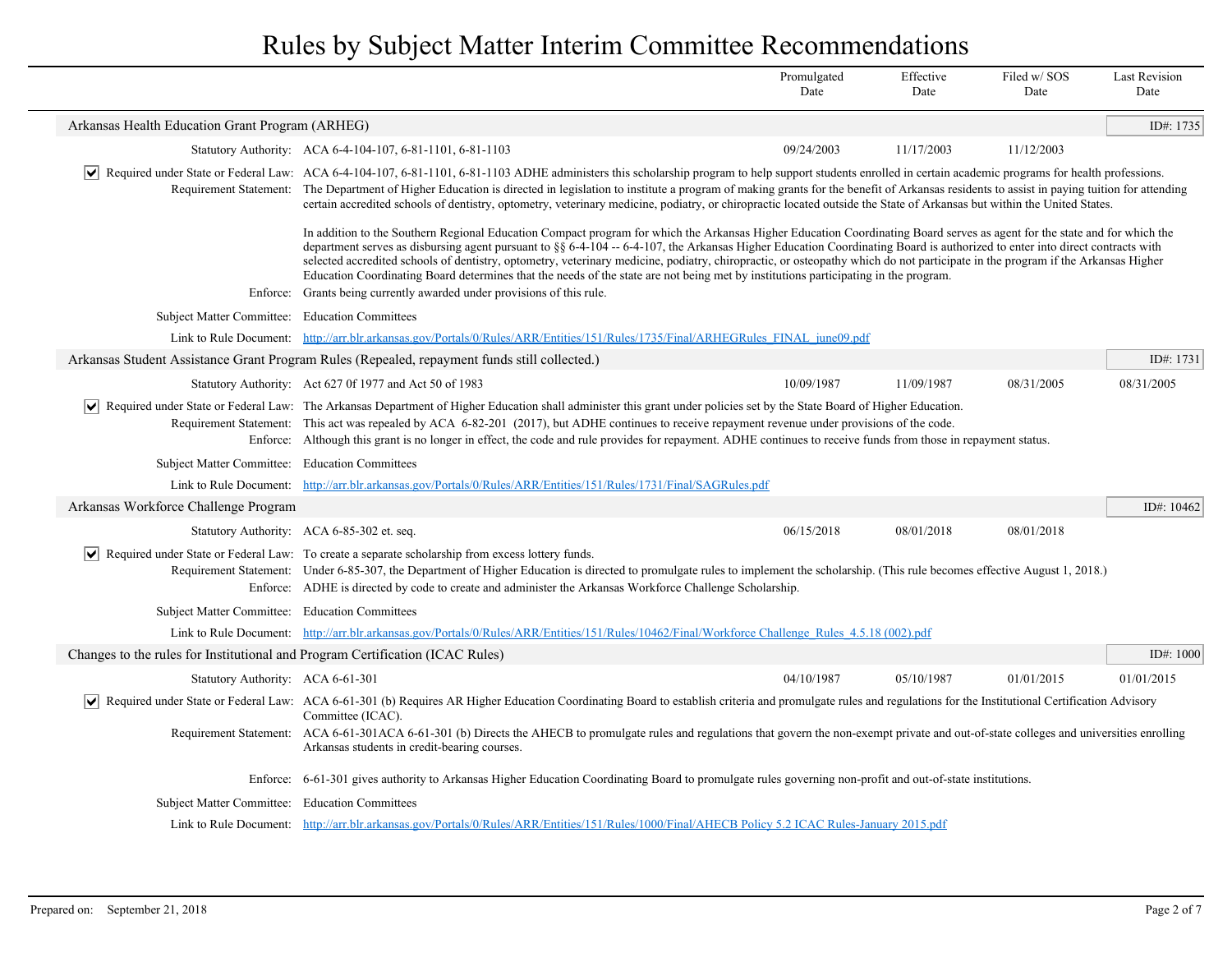|                                                |                                                                                                                                                                                                                                                                                                                                                                                                                                                                                                                                                                                                                         | Promulgated<br>Date | Effective<br>Date | Filed w/SOS<br>Date | <b>Last Revision</b><br>Date |
|------------------------------------------------|-------------------------------------------------------------------------------------------------------------------------------------------------------------------------------------------------------------------------------------------------------------------------------------------------------------------------------------------------------------------------------------------------------------------------------------------------------------------------------------------------------------------------------------------------------------------------------------------------------------------------|---------------------|-------------------|---------------------|------------------------------|
|                                                | Emergency Secondary Student Loan Program Rules (Repealed, repayment funds still collected.)                                                                                                                                                                                                                                                                                                                                                                                                                                                                                                                             |                     |                   |                     | ID#: 1734                    |
|                                                | Statutory Authority: Act 390 of 1983 and Act 509 of 1985                                                                                                                                                                                                                                                                                                                                                                                                                                                                                                                                                                | 10/09/1987          | 11/09/1987        | 12/07/1987          |                              |
|                                                | Required under State or Federal Law: The Arkansas Department of Higher Education shall administer this loan program under policies set by the State Board of Higher Education.<br>Requirement Statement: Inactive. ACA 6-81-501 repealed this loan program. Rules are still in place as ADHE continues to receive student repayment monies.<br>Enforce: Code for this student loan was repealed by 6-81-501. Rule remains in place to accommodate the repayments received by ADHE.                                                                                                                                      |                     |                   |                     |                              |
| Subject Matter Committee: Education Committees |                                                                                                                                                                                                                                                                                                                                                                                                                                                                                                                                                                                                                         |                     |                   |                     |                              |
|                                                | Link to Rule Document: http://arr.blr.arkansas.gov/Portals/0/Rules/ARR/Entities/151/Rules/1734/Final/ESELRULE.pdf                                                                                                                                                                                                                                                                                                                                                                                                                                                                                                       |                     |                   |                     |                              |
| Freshman Assessment and Placement Program      |                                                                                                                                                                                                                                                                                                                                                                                                                                                                                                                                                                                                                         |                     |                   |                     | ID#: 996                     |
| Statutory Authority: ACA 6-61-110              |                                                                                                                                                                                                                                                                                                                                                                                                                                                                                                                                                                                                                         | 10/09/1987          | 03/09/1988        | 03/20/2016          | 03/19/2016                   |
| M                                              | Required under State or Federal Law: Section 9, Act 1052 of 1987 (ACA 6-61-110) required a program of student assessment and placement at Arkansas state institutions of higher education.<br>Requirement Statement: ACA 6-61-110 requires freshmen students to be tested for placement. The Arkansas Higher Education Coordinating Board shall determine the test(s) to be used, the minimum<br>scores or criteria, below which remedial courses shall be required.<br>Enforce: This is an 2016 rule under the authority of 6-61-110 (Section 9, Act 1052 of 1987.)                                                    |                     |                   |                     |                              |
| Subject Matter Committee: Education Committees |                                                                                                                                                                                                                                                                                                                                                                                                                                                                                                                                                                                                                         |                     |                   |                     |                              |
| Link to Rule Document:                         | http://arr.blr.arkansas.gov/Portals/0/Rules/ARR/Entities/151/Rules/996/Final/placement rules.pdf                                                                                                                                                                                                                                                                                                                                                                                                                                                                                                                        |                     |                   |                     |                              |
| <b>Higher Education Opportunities Grant</b>    |                                                                                                                                                                                                                                                                                                                                                                                                                                                                                                                                                                                                                         |                     |                   |                     | ID#: 1737                    |
| Statutory Authority: Act 1030 of 2007          |                                                                                                                                                                                                                                                                                                                                                                                                                                                                                                                                                                                                                         | 03/30/2007          | 03/30/2007        | 07/03/2009          |                              |
| ∣V∣                                            | Required under State or Federal Law: Act 1030 of 2007 directed the Arkansas Department of Higher Education to administer this grant under policies set by the State Board of Higher Education.<br>Requirement Statement: Act 1030 of 2007 was repealed by ACA 6-82-1701, but the rules enacted provide for a continuation of awards to those currently enrolled and receiving what is commonly referred<br>to as the "GO" grant.<br>Enforce: The Higher Education Opportunity Grant, more commonly referred to as the "GO" grant, is being phased out by Act 316 of 2017, but current awardees will continue to receive |                     |                   |                     |                              |
|                                                | their grants until their eligibility is exhausted, thus requiring this rule to remain in force.                                                                                                                                                                                                                                                                                                                                                                                                                                                                                                                         |                     |                   |                     |                              |
| Subject Matter Committee: Education Committees |                                                                                                                                                                                                                                                                                                                                                                                                                                                                                                                                                                                                                         |                     |                   |                     |                              |
|                                                | Link to Rule Document: http://arr.blr.arkansas.gov/Portals/0/Rules/ARR/Entities/151/Rules/1737/Final/HEOGRules FINAL June09.pdf                                                                                                                                                                                                                                                                                                                                                                                                                                                                                         |                     |                   |                     |                              |
|                                                | Law Enforcement Officers' Dependents Scholarship Program Rules and Regulations                                                                                                                                                                                                                                                                                                                                                                                                                                                                                                                                          |                     |                   |                     | ID#: 1445                    |
| Statutory Authority: ACA 6-82-502              |                                                                                                                                                                                                                                                                                                                                                                                                                                                                                                                                                                                                                         | 08/10/1973          | 09/10/1973        | 07/03/2009          | 08/03/2009                   |
|                                                | Required under State or Federal Law: ACA 6-82-502 Empowers the Arkansas Higher Education Coordinating Board to promulgate rules and regulations to administer this scholarship.<br>Requirement Statement: This is a current scholarship with rules still in effect from the last revision in 2009.<br>Enforce: Current scholarship program authorized by ACA 6-82-502.                                                                                                                                                                                                                                                  |                     |                   |                     |                              |
| Subject Matter Committee: Education Committees |                                                                                                                                                                                                                                                                                                                                                                                                                                                                                                                                                                                                                         |                     |                   |                     |                              |
|                                                | Link to Rule Document: http://arr.blr.arkansas.gov/Portals/0/Rules/ARR/Entities/151/Rules/1445/Final/LEO Rules FINAL June09.pdf                                                                                                                                                                                                                                                                                                                                                                                                                                                                                         |                     |                   |                     |                              |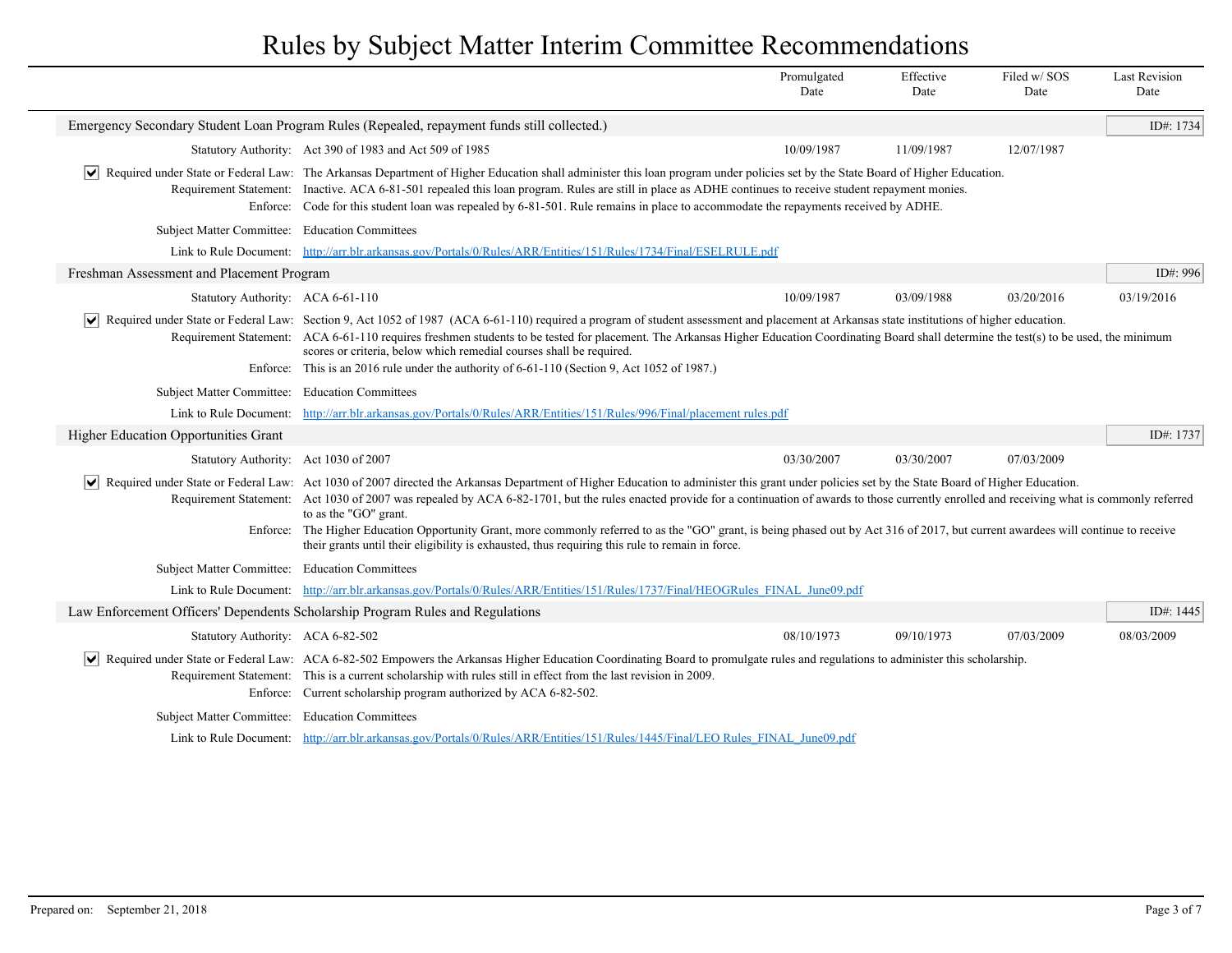|                                                                              |                                                                                                                                                                                                                                                                                                                                                                                                                                                                                                                                                           | Promulgated<br>Date | Effective<br>Date | Filed w/SOS<br>Date | <b>Last Revision</b><br>Date |
|------------------------------------------------------------------------------|-----------------------------------------------------------------------------------------------------------------------------------------------------------------------------------------------------------------------------------------------------------------------------------------------------------------------------------------------------------------------------------------------------------------------------------------------------------------------------------------------------------------------------------------------------------|---------------------|-------------------|---------------------|------------------------------|
| Military Dependents' Scholarship Program Rules                               |                                                                                                                                                                                                                                                                                                                                                                                                                                                                                                                                                           |                     |                   |                     | ID#: 1541                    |
| Statutory Authority: ACA 6-82-601                                            |                                                                                                                                                                                                                                                                                                                                                                                                                                                                                                                                                           | 08/10/1973          | 09/10/1973        | 07/03/2009          | 08/03/2009                   |
|                                                                              | Required under State or Federal Law: ACA 6-82-601 directs the Arkansas Higher Education Coordinating Board to promulgate and adopt rules to implement the provisions of this scholarship.<br>Requirement Statement: This is an active scholarship still administered by the ADHE.<br>Enforce: Ongoing scholarship administered by ADHE. ACA 6-82-601.                                                                                                                                                                                                     |                     |                   |                     |                              |
| Subject Matter Committee: Education Committees                               |                                                                                                                                                                                                                                                                                                                                                                                                                                                                                                                                                           |                     |                   |                     |                              |
|                                                                              | Link to Rule Document: http://arr.blr.arkansas.gov/Portals/0/Rules/ARR/Entities/151/Rules/1541/Final/MilitaryDepScholarshipRules FINAL June09.pdf                                                                                                                                                                                                                                                                                                                                                                                                         |                     |                   |                     |                              |
| Military Selective Service                                                   |                                                                                                                                                                                                                                                                                                                                                                                                                                                                                                                                                           |                     |                   |                     | ID#: $1758$                  |
|                                                                              | Statutory Authority: Arkansas Act 188 1989                                                                                                                                                                                                                                                                                                                                                                                                                                                                                                                | 07/21/1989          | 08/30/1989        | 08/30/1989          |                              |
|                                                                              | Required under State or Federal Law: Arkansas Act 188 of 1989 required colleges to ensure that male students over 18 years of age to register for the draft prior to receiving financial aid.<br>Requirement Statement: The Department of Higher Education shall administer Act 188 of 1989.<br>Enforce: Act 188 of 1989 required males over the age of 18 to register for the draft prior to receiving financial aid.                                                                                                                                    |                     |                   |                     |                              |
| Subject Matter Committee: Education Committees                               |                                                                                                                                                                                                                                                                                                                                                                                                                                                                                                                                                           |                     |                   |                     |                              |
|                                                                              | Link to Rule Document: http://arr.blr.arkansas.gov/Portals/0/Rules/ARR/Entities/151/Rules/1758/Final/ADHE-Rule-Implementation of Act 188 of 1989 Selective Service Act.pdf                                                                                                                                                                                                                                                                                                                                                                                |                     |                   |                     |                              |
| Minority Masters Fellows Program (Repealed, repayment funds still collected) |                                                                                                                                                                                                                                                                                                                                                                                                                                                                                                                                                           |                     |                   |                     | ID#: 1640                    |
|                                                                              | Statutory Authority: ACA 6-81-801 through 6-81-910 established a series of minority scholarship programs.                                                                                                                                                                                                                                                                                                                                                                                                                                                 | 02/02/1995          | 03/02/1995        | 02/19/2001          | 03/19/2001                   |
|                                                                              | Required under State or Federal Law: ACA 6-81-901 through 6-81-910 Authorized the State Board of Higher Education to promulgate rules and administer this scholarship.<br>Requirement Statement: Even though ACA 6-81-131 repealed the Minority Teachers Scholarship, ADHE still collects student payments, obligated under under terms of the original act.<br>Enforce: Student repayments are still being received by ADHE under the provisions of this now repealed code, based on this promulgated rule.                                              |                     |                   |                     |                              |
| Subject Matter Committee: Education Committees                               |                                                                                                                                                                                                                                                                                                                                                                                                                                                                                                                                                           |                     |                   |                     |                              |
|                                                                              | Link to Rule Document: http://arr.blr.arkansas.gov/Portals/0/Rules/ARR/Entities/151/Rules/1640/Final/MinMastersFellowsRules Jan08Final.pdf                                                                                                                                                                                                                                                                                                                                                                                                                |                     |                   |                     |                              |
| Minority Teacher Scholarships, (Repealed, repayment funds still collected.)  |                                                                                                                                                                                                                                                                                                                                                                                                                                                                                                                                                           |                     |                   |                     | ID#: 1457                    |
|                                                                              | Statutory Authority: Repealed under ACA 6-81-131                                                                                                                                                                                                                                                                                                                                                                                                                                                                                                          | 07/22/1994          | 08/22/1994        | 02/19/1997          | 03/19/1997                   |
|                                                                              | $\vert \checkmark \vert$ Required under State or Federal Law: ACA 6-81-901 through 6-81-910 established this scholarship program.<br>Requirement Statement: Even though ACA 6-81-131 repealed the Minority Teachers Scholarship, ADHE still collects student payments, obligated under under terms of the original act.<br>Enforce: Although this scholarship no longer exists, repayments continue to be remitted to ADHE under the provisions of the code. Repeal may be considered at a later date when<br>scholarship repayments have been satisfied. |                     |                   |                     |                              |
| Subject Matter Committee: Education Committees                               |                                                                                                                                                                                                                                                                                                                                                                                                                                                                                                                                                           |                     |                   |                     |                              |
|                                                                              | Link to Rule Document: http://arr.blr.arkansas.gov/Portals/0/Rules/ARR/Entities/151/Rules/1457/Final/MinTeachersRules Jan2008.pdf                                                                                                                                                                                                                                                                                                                                                                                                                         |                     |                   |                     |                              |
| Out of State Veterinary Medical Education Program                            |                                                                                                                                                                                                                                                                                                                                                                                                                                                                                                                                                           |                     |                   |                     | ID#: 1544                    |
| Statutory Authority: ACA 6-81-1105                                           |                                                                                                                                                                                                                                                                                                                                                                                                                                                                                                                                                           | 09/27/2011          | 10/07/2011        | 12/20/2011          |                              |
|                                                                              | Required under State or Federal Law: ACA 6-81-1105 directs the Arkansas Higher Education Coordinating Board to promulgate and adopt rules for this scholarship program.<br>Requirement Statement: This scholarship program is not funded, but the rules are in place should funding become available.<br>Enforce: Unfunded scholarship program authorized by ACA 6-81-1105. (2011)                                                                                                                                                                        |                     |                   |                     |                              |
| Subject Matter Committee: Education Committees                               |                                                                                                                                                                                                                                                                                                                                                                                                                                                                                                                                                           |                     |                   |                     |                              |
|                                                                              | Link to Rule Document: http://arr.blr.arkansas.gov/Portals/0/Rules/ARR/Entities/151/Rules/1544/Final/VetMedicineRulesFinal October2011.pdf                                                                                                                                                                                                                                                                                                                                                                                                                |                     |                   |                     |                              |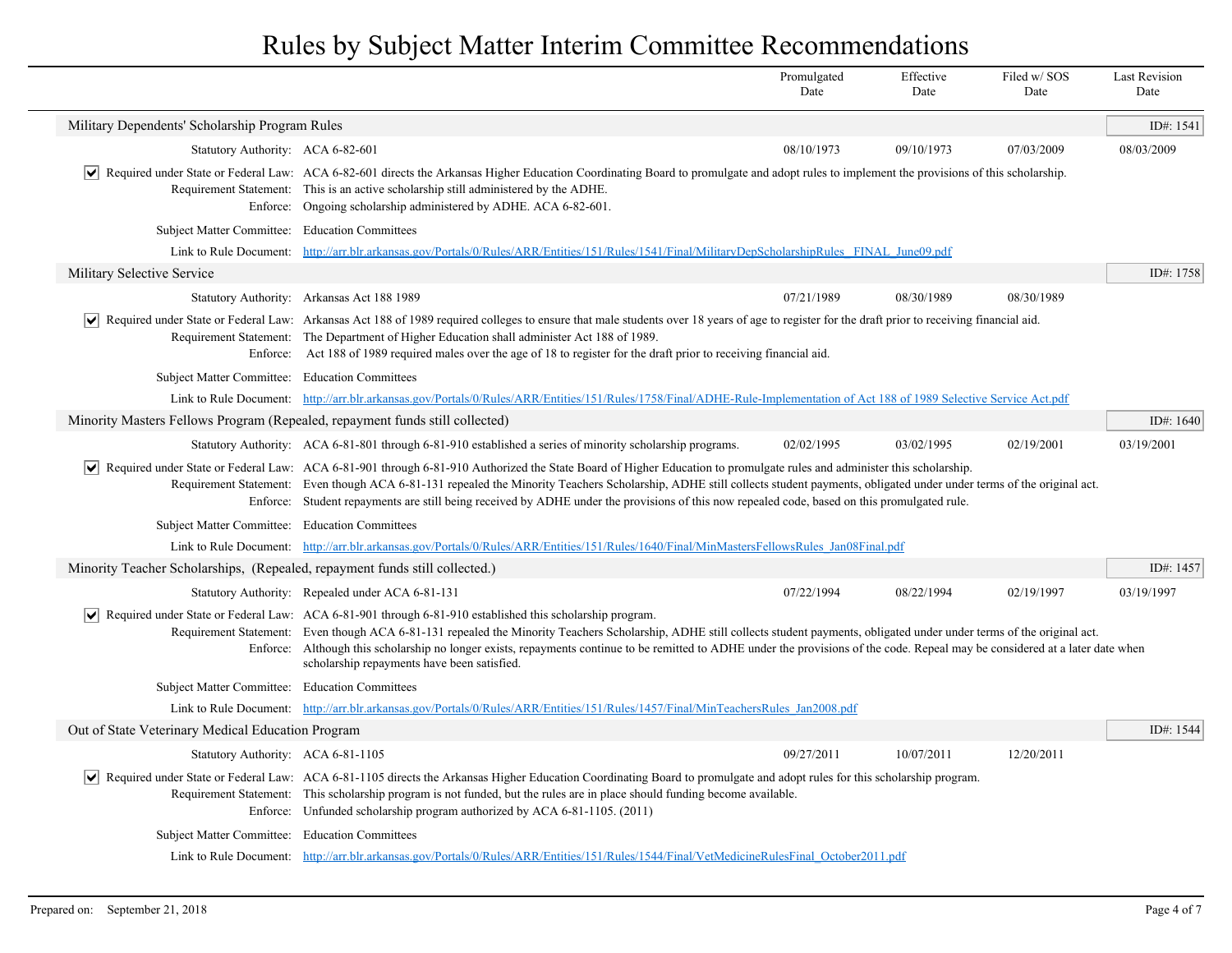|                                                   |                                                                                                                                                                                                                                                                                                                                                                                                                                                                                                                                                                                                                                                                                  | Promulgated<br>Date | Effective<br>Date | Filed w/SOS<br>Date | <b>Last Revision</b><br>Date |
|---------------------------------------------------|----------------------------------------------------------------------------------------------------------------------------------------------------------------------------------------------------------------------------------------------------------------------------------------------------------------------------------------------------------------------------------------------------------------------------------------------------------------------------------------------------------------------------------------------------------------------------------------------------------------------------------------------------------------------------------|---------------------|-------------------|---------------------|------------------------------|
| Productivity Funding Distribution Policy          |                                                                                                                                                                                                                                                                                                                                                                                                                                                                                                                                                                                                                                                                                  |                     |                   |                     | ID#: 1226                    |
| Statutory Authority: ACA 6-61-234                 |                                                                                                                                                                                                                                                                                                                                                                                                                                                                                                                                                                                                                                                                                  | 08/25/2017          | 11/23/2017        | 11/13/2017          |                              |
|                                                   | Required under State or Federal Law: ACA 6-61-234 Directs the Arkansas Higher Education Coordinating Board to adopt policies developed by the Department of Higher Education to adopt a productivity based<br>funding model for colleges and universities.                                                                                                                                                                                                                                                                                                                                                                                                                       |                     |                   |                     |                              |
|                                                   | Requirement Statement: Act 148 of 2017 repealed the needs-based and outcome-centered funding formulas (ACA 6-61-210, ACA 6-61-224, ACA 6-61-228, ACA 6-61-229, ACA 6-61-229, ACA 6-61-229, ACA 6-61-229, ACA 6-61-229, ACA 6-6<br>61-233, and amended ACA 6-61-234.) The Act directs the Arkansas Higher Education Coordinating Board (AHECB) to adopt polices developed by the Department of Higher<br>Education (ADHE) necessary to implement a productivity-based funding model for state-supported institutions of higher education.                                                                                                                                         |                     |                   |                     |                              |
|                                                   | Enforce: Current rule in place to provide a basis for funding higher education. Act 148 of 2017.                                                                                                                                                                                                                                                                                                                                                                                                                                                                                                                                                                                 |                     |                   |                     |                              |
| Subject Matter Committee: Education Committees    |                                                                                                                                                                                                                                                                                                                                                                                                                                                                                                                                                                                                                                                                                  |                     |                   |                     |                              |
|                                                   | Link to Rule Document: http://arr.blr.arkansas.gov/Portals/0/Rules/ARR/Entities/151/Rules/1226/Final/Funding Distribution.pdf                                                                                                                                                                                                                                                                                                                                                                                                                                                                                                                                                    |                     |                   |                     |                              |
| Productivity Funding Model Policy - Universities  |                                                                                                                                                                                                                                                                                                                                                                                                                                                                                                                                                                                                                                                                                  |                     |                   |                     | ID#: 1225                    |
| Statutory Authority: ACA 6-61-234                 |                                                                                                                                                                                                                                                                                                                                                                                                                                                                                                                                                                                                                                                                                  | 08/25/2017          | 11/23/2017        | 11/13/2017          |                              |
| $ \mathbf{v} $                                    | Required under State or Federal Law: ACA 6-61-234 Directs the Higher Education Coordinating Board, with advice from the Department of Higher Education to adopt policies creating a productivity based funding<br>formula                                                                                                                                                                                                                                                                                                                                                                                                                                                        |                     |                   |                     |                              |
| Requirement Statement:                            | Arkansas Higher Education Coordinating Board (AHECB) is directed to adopt policies developed by the Department of Higher Education necessary to implement a productivity-<br>based funding model for state-supported institutions of higher education. The board is directed adopt separate policies for two-year institutions of higher education and four-year<br>institutions of higher<br>education. The policies adopted to implement a productivity-based funding model for state-supported institutions of higher education shall contain measures for effectiveness,<br>affordability, and efficiency.<br>Enforce: Addresses the funding for universities under Act 148. |                     |                   |                     |                              |
| Subject Matter Committee: Education Committees    |                                                                                                                                                                                                                                                                                                                                                                                                                                                                                                                                                                                                                                                                                  |                     |                   |                     |                              |
|                                                   | Link to Rule Document: http://arr.blr.arkansas.gov/Portals/0/Rules/ARR/Entities/151/Rules/1225/Final/Productivity Universities.pdf                                                                                                                                                                                                                                                                                                                                                                                                                                                                                                                                               |                     |                   |                     |                              |
| Productivity Funding Model Policy-2 year colleges |                                                                                                                                                                                                                                                                                                                                                                                                                                                                                                                                                                                                                                                                                  |                     |                   |                     | ID#: 1224                    |
| Statutory Authority: ACA 6-61-234                 |                                                                                                                                                                                                                                                                                                                                                                                                                                                                                                                                                                                                                                                                                  | 08/11/2017          | 11/23/2017        | 11/13/2017          |                              |
| $ \bm{\mathsf{v}} $                               | Required under State or Federal Law: ACA 6-61-234 Directs the Arkansas Higher Education Coordinating Board, with advice from the Department of Higher Education, to adopt a productivity based funding model for<br>two-year colleges.                                                                                                                                                                                                                                                                                                                                                                                                                                           |                     |                   |                     |                              |
|                                                   | Requirement Statement: Arkansas Higher Education Coordinating Board (AHECB) is directed to adopt policies developed by the Department of Higher Education necessary to implement a productivity-<br>based funding model for state-supported institutions of higher education. The board is directed adopt separate policies for two-year institutions of higher education and four-year<br>institutions of higher<br>education. The policies adopted to implement a productivity-based funding model for state-supported institutions of higher education shall contain measures for effectiveness,<br>affordability, and efficiency.                                            |                     |                   |                     |                              |
|                                                   | Enforce: Provides the current funding model for two-year colleges.                                                                                                                                                                                                                                                                                                                                                                                                                                                                                                                                                                                                               |                     |                   |                     |                              |
| Subject Matter Committee: Education Committees    |                                                                                                                                                                                                                                                                                                                                                                                                                                                                                                                                                                                                                                                                                  |                     |                   |                     |                              |
|                                                   | Link to Rule Document: http://arr.blr.arkansas.gov/Portals/0/Rules/ARR/Entities/151/Rules/1224/Final/prouctivity 2yr.pdf                                                                                                                                                                                                                                                                                                                                                                                                                                                                                                                                                         |                     |                   |                     |                              |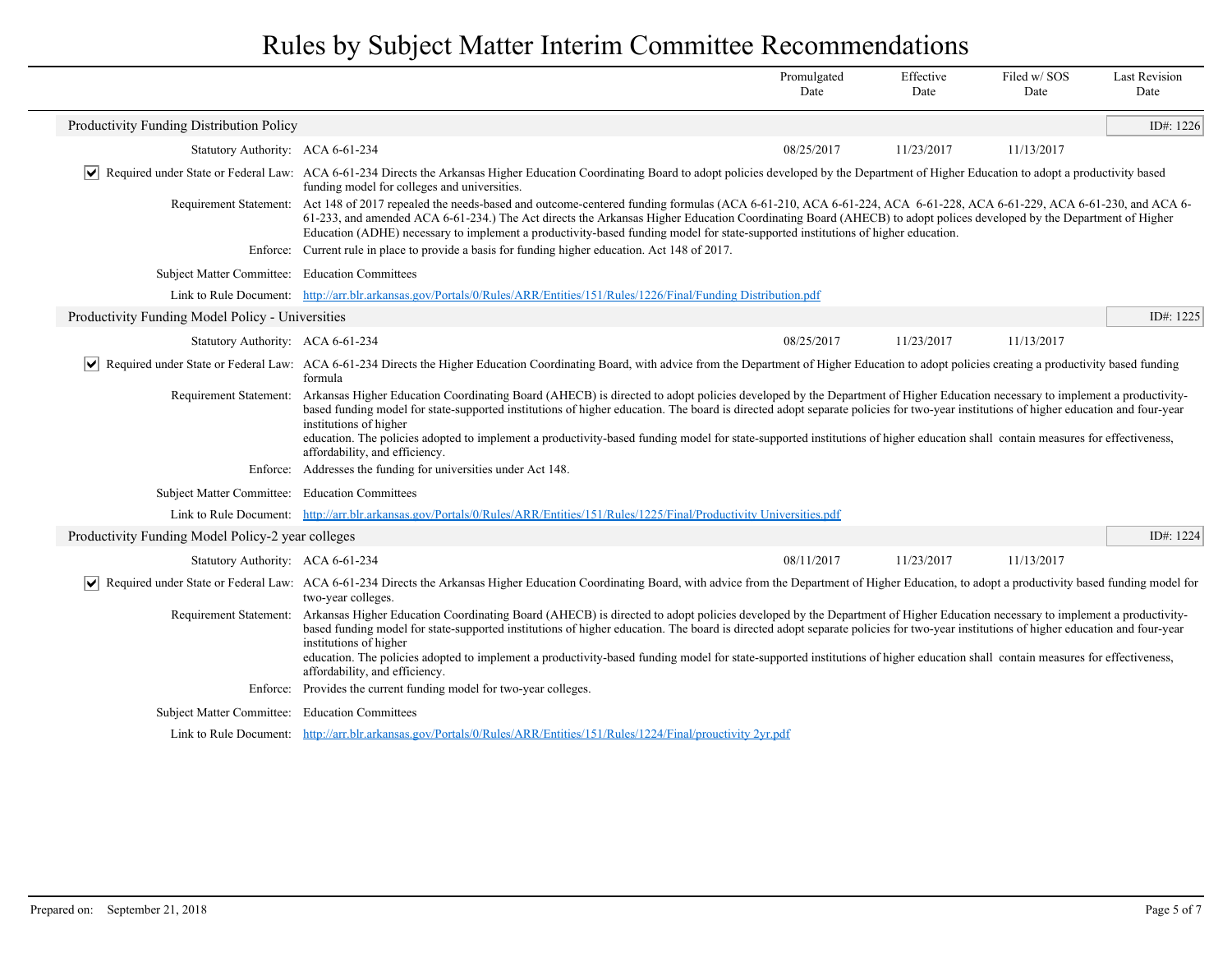|                                                       |                                                                                                                                                                                                                                                                                                                                                                                                                                                                                                                                                                                                                                                                                                                                                                                                                                                                                                                                    | Promulgated<br>Date | Effective<br>Date | Filed w/SOS<br>Date | <b>Last Revision</b><br>Date |
|-------------------------------------------------------|------------------------------------------------------------------------------------------------------------------------------------------------------------------------------------------------------------------------------------------------------------------------------------------------------------------------------------------------------------------------------------------------------------------------------------------------------------------------------------------------------------------------------------------------------------------------------------------------------------------------------------------------------------------------------------------------------------------------------------------------------------------------------------------------------------------------------------------------------------------------------------------------------------------------------------|---------------------|-------------------|---------------------|------------------------------|
| Recognition of Charters for Existing Institutions     |                                                                                                                                                                                                                                                                                                                                                                                                                                                                                                                                                                                                                                                                                                                                                                                                                                                                                                                                    |                     |                   |                     | ID#: 1001                    |
| Statutory Authority: ACA 6-61-301                     |                                                                                                                                                                                                                                                                                                                                                                                                                                                                                                                                                                                                                                                                                                                                                                                                                                                                                                                                    | 04/30/1984          | 04/30/1984        | 04/30/1984          |                              |
|                                                       | $\vert \bullet \vert$ Required under State or Federal Law: ACA 6-61-301 Recognizes the charters incorporating already established institutions.<br>Requirement Statement: ACA 6-61-301 Governs the role of ADHE in the approval and recognition of the incorporation of post-secondary educational institutions. This legislation recognizes the existing<br>charters incorporating already established institutions and exempts state supported institutions of higher education and those currently incorporated (at the time of the law's passage)<br>from the requirements of institutional certification, designed for private colleges and universities and out-of-state colleges and universities enrolling Arkansas students.<br>Enforce: ACA 6-51-301 addresses the role of ADHE in approving and recognizing the incorporating charters of already established institutions, exempting both state supported institutions |                     |                   |                     |                              |
|                                                       | and those incorporated at the time of the statute's passage.                                                                                                                                                                                                                                                                                                                                                                                                                                                                                                                                                                                                                                                                                                                                                                                                                                                                       |                     |                   |                     |                              |
| Subject Matter Committee: Education Committees        |                                                                                                                                                                                                                                                                                                                                                                                                                                                                                                                                                                                                                                                                                                                                                                                                                                                                                                                                    |                     |                   |                     |                              |
|                                                       | Link to Rule Document: http://arr.blr.arkansas.gov/Portals/0/Rules/ARR/Entities/151/Rules/1001/Final/Existing Charter Rules.pdf.pdf                                                                                                                                                                                                                                                                                                                                                                                                                                                                                                                                                                                                                                                                                                                                                                                                |                     |                   |                     |                              |
|                                                       | Rules and Regulations for Resident Correspondence and/or Combination Schools (State Board of Private Career Education)                                                                                                                                                                                                                                                                                                                                                                                                                                                                                                                                                                                                                                                                                                                                                                                                             |                     |                   |                     | ID#: 1268                    |
| Statutory Authority: ACA 6-51-605                     |                                                                                                                                                                                                                                                                                                                                                                                                                                                                                                                                                                                                                                                                                                                                                                                                                                                                                                                                    | 04/27/1990          | 04/27/1990        | 12/23/2009          | 12/23/2009                   |
|                                                       | Required under State or Federal Law: ACA 6-51-605 Grants the State Board of Private Career Education the authority to "promulate standards, rules, and regulations for the administration of of this subchapter (private<br>career education) and the management and operation of the schools"                                                                                                                                                                                                                                                                                                                                                                                                                                                                                                                                                                                                                                     |                     |                   |                     |                              |
|                                                       | Requirement Statement: Under ACA 6-51-605, the State Board of Private Career Education regulates the activities of Private Career Schools in Arkansas. Act 565 of 2017 moved the functions of Private<br>Career Education to ADHE, while preserving the State Board of Private Career Education.<br>Enforce: This rule is being amended subsequent to code change (Act 565 of 2017).                                                                                                                                                                                                                                                                                                                                                                                                                                                                                                                                               |                     |                   |                     |                              |
|                                                       |                                                                                                                                                                                                                                                                                                                                                                                                                                                                                                                                                                                                                                                                                                                                                                                                                                                                                                                                    |                     |                   |                     |                              |
| Subject Matter Committee: Education Committees        | Link to Rule Document: http://arr.blr.arkansas.gov/Portals/0/Rules/ARR/Entities/151/Rules/1268/Final/2009 REGULATIONS.pdf                                                                                                                                                                                                                                                                                                                                                                                                                                                                                                                                                                                                                                                                                                                                                                                                          |                     |                   |                     |                              |
| Rules for the Washington Center Scholarship Program   |                                                                                                                                                                                                                                                                                                                                                                                                                                                                                                                                                                                                                                                                                                                                                                                                                                                                                                                                    |                     |                   |                     | ID#: 1738                    |
|                                                       |                                                                                                                                                                                                                                                                                                                                                                                                                                                                                                                                                                                                                                                                                                                                                                                                                                                                                                                                    |                     |                   |                     |                              |
| Statutory Authority: ACA 6-82-106                     |                                                                                                                                                                                                                                                                                                                                                                                                                                                                                                                                                                                                                                                                                                                                                                                                                                                                                                                                    | 07/03/2007          | 07/03/2007        | 09/17/2007          |                              |
| M                                                     | Required under State or Federal Law: ACA 6-82-106 The Department of Higher Education is authorized to award scholarships to students who are accepted to a Washington, D.C. public policy academic internship, as<br>determined by the department, if funding is appropriated and available.                                                                                                                                                                                                                                                                                                                                                                                                                                                                                                                                                                                                                                       |                     |                   |                     |                              |
| Requirement Statement:                                | The department may promulgate rules to administer this section. The Director of the Arkansas Department of Higher Education has the final responsibility for selecting scholarship<br>recipients pursuant to the provisions of Act 1046 of 2007 and subsequent legislation, and program rules and regulations.                                                                                                                                                                                                                                                                                                                                                                                                                                                                                                                                                                                                                     |                     |                   |                     |                              |
|                                                       | Enforce: Provided for under ACA 6-82-106. Support for this program is still being funded.                                                                                                                                                                                                                                                                                                                                                                                                                                                                                                                                                                                                                                                                                                                                                                                                                                          |                     |                   |                     |                              |
| <b>Subject Matter Committee:</b>                      | <b>Education Committees</b>                                                                                                                                                                                                                                                                                                                                                                                                                                                                                                                                                                                                                                                                                                                                                                                                                                                                                                        |                     |                   |                     |                              |
|                                                       | Link to Rule Document: http://arr.blr.arkansas.gov/Portals/0/Rules/ARR/Entities/151/Rules/1738/Final/Washington CenterRules.pdf                                                                                                                                                                                                                                                                                                                                                                                                                                                                                                                                                                                                                                                                                                                                                                                                    |                     |                   |                     |                              |
| <b>SREB Doctoral Scholars Program</b>                 |                                                                                                                                                                                                                                                                                                                                                                                                                                                                                                                                                                                                                                                                                                                                                                                                                                                                                                                                    |                     |                   |                     | ID#: $1628$                  |
|                                                       | Statutory Authority: Section 8 Act 1259 of 1993                                                                                                                                                                                                                                                                                                                                                                                                                                                                                                                                                                                                                                                                                                                                                                                                                                                                                    | 10/21/1994          | 10/21/1994        | 02/19/2001          | 03/19/2001                   |
|                                                       | Required under State or Federal Law: The State Board of Higher Education was authorized by Act 1259 of 1993 to determine areas of critical and strategic needs of the state.<br>Requirement Statement: ACA 6-81-131, which provided continuing authorization to administer this program, has now been repealed. However, the program is still funded and scholarships are awarded<br>each year.<br>Enforce: Scholarship is still being awarded.                                                                                                                                                                                                                                                                                                                                                                                                                                                                                    |                     |                   |                     |                              |
| <b>Subject Matter Committee:</b> Education Committees |                                                                                                                                                                                                                                                                                                                                                                                                                                                                                                                                                                                                                                                                                                                                                                                                                                                                                                                                    |                     |                   |                     |                              |
|                                                       | Link to Rule Document: http://arr.blr.arkansas.gov/Portals/0/Rules/ARR/Entities/151/Rules/1628/Final/SREB RULES.pdf                                                                                                                                                                                                                                                                                                                                                                                                                                                                                                                                                                                                                                                                                                                                                                                                                |                     |                   |                     |                              |
|                                                       |                                                                                                                                                                                                                                                                                                                                                                                                                                                                                                                                                                                                                                                                                                                                                                                                                                                                                                                                    |                     |                   |                     |                              |